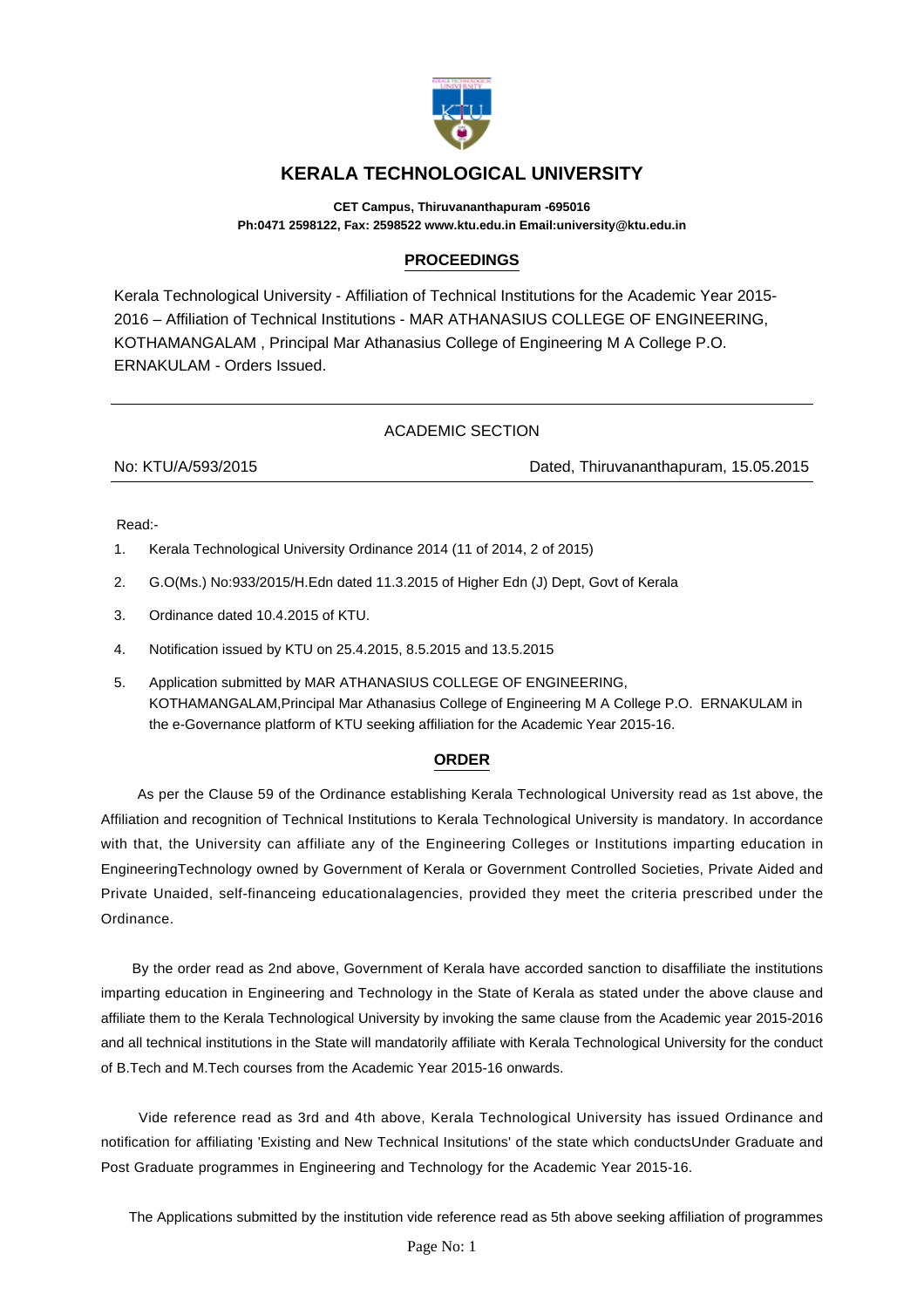approved by the All India Council for Technical Education (AICTE) for the Academic Year 2015-16 was considered by the University.

 The Honourable Vice-Chancellor exercising the powers under Section 15 (6) & 59 has granted provisional affiliation to the MAR ATHANASIUS COLLEGE OF ENGINEERING, KOTHAMANGALAM,Principal Mar Athanasius College of Engineering M A College P.O. ERNAKULAM for conducting programmes in Engineering with the approved intake as below for the Academic Year 2015-16.

| SI.No          | Level | Program                                                      | <b>Intake</b> |
|----------------|-------|--------------------------------------------------------------|---------------|
| 1              | UG    | <b>CIVIL ENGINEERING</b>                                     | 120           |
| 2              | UG    | <b>MECHANICAL ENGINEERING</b>                                | 120           |
| 3              | UG    | ELECTRICAL AND ELECTRONICS ENGINEERING                       | 120           |
| 4              | UG    | ELECTRONICS & COMMUNICATION ENGG                             | 120           |
| 5              | UG    | COMPUTER SCEINCE & ENGINEERING                               | 60            |
| 6              | PG    | COMPUTER AIDED STRUCTURAL ENGINEERING                        | 18            |
| $\overline{7}$ | PG    | PRODUCTION AND INDUSTRIAL ENGINEERING                        | 18            |
| 8              | PG    | <b>POWER ELECTRONICS</b>                                     | 18            |
| 9              | PG    | <b>VLSI AND EMBEDDED SYSTEMS</b>                             | 24            |
| 10             | PG    | STRUCTURAL ENGINEERING AND<br><b>CONSTRUCTION MANAGEMENT</b> | 24            |
| 11             | PG    | <b>COMPUTER SCIENCE AND ENGINEERING</b>                      | 24            |
| 12             | PG    | THERMAL POWER ENGINEERING                                    | 24            |
| 13             | PG    | POWER ELECTRONICS AND POWER SYSTEMS                          | 24            |
| 14             | PG    | <b>TRANSPORTATION ENGINEERING</b>                            | 24            |

 The provisional affiliation shall be for the academic year 2015-16/till further orders of the University and the provisional affiliation granted herewith is subject to the following conditions.

i. Verification of facts submitted by the institution in the e-Gov platform by an Expert Visiting Committee constituted by the University;

ii. The Institution shall remit the affiliation fee of NILL by way of online payment through institute portal within one month from the date of this Order;

iii. The Institution shall observe the Clause 59 (2) of the Ordinance establishing the KTU, the norms and standards prescribed by the AICTE in the Approval Process Handbook 2015-16, and the guidelines by KTU from time to time.